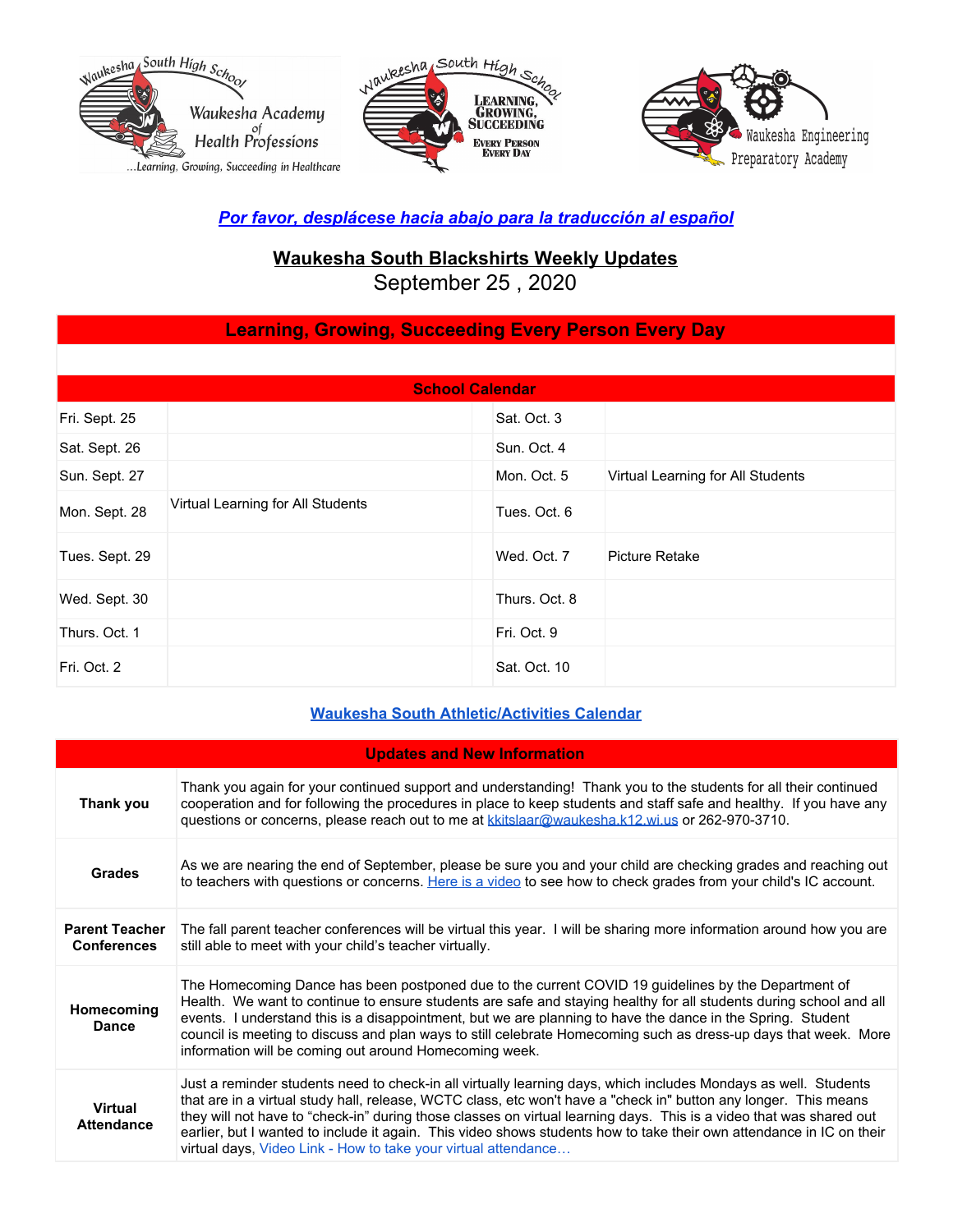

I wanted to share with you that if you call in your child and you see this changed to NVP later on, it will not penalize the student in any way. You will not be receiving attendance letters unless your child is truly taking advantage of the virtual learning and has severe chronic truancy on both virtual days and face-to-face days.

| <b>AVID</b>                                                                    |                                                                                                                                                                                                                                                                                                                                                                                                                                                                                                                                                              |
|--------------------------------------------------------------------------------|--------------------------------------------------------------------------------------------------------------------------------------------------------------------------------------------------------------------------------------------------------------------------------------------------------------------------------------------------------------------------------------------------------------------------------------------------------------------------------------------------------------------------------------------------------------|
| <b>AVID Elective</b><br><b>Update</b>                                          | Here is an update of what is happening in our AVID elective classes.                                                                                                                                                                                                                                                                                                                                                                                                                                                                                         |
| <b>AVID Senior</b><br><b>2020 Data</b>                                         | We wanted to share and celebrate our AVID Seniors from last school year. Please look at this document, and see<br>all of the accomplishments our AVID seniors had in their 4-years at South.                                                                                                                                                                                                                                                                                                                                                                 |
|                                                                                | <b>Counseling Corner</b>                                                                                                                                                                                                                                                                                                                                                                                                                                                                                                                                     |
| <b>Early College</b><br><b>Credit Program</b><br>& Start College<br><b>Now</b> | The Early College Credit Program (ECCP) and Start College Now Program (SCN) is available to juniors and<br>seniors at any high school in Wisconsin. Students can attend a college or university, while continuing their high<br>school classes. There are very strict requirements and deadlines. To learn more please visit: ECCP/SCN<br>Information.<br>Spring 2021 Deadline: October 1st.                                                                                                                                                                 |
| <b>Seniors</b>                                                                 | Carroll University has set up 4 virtual financial aid nights starting this week! All you need to do is click the link<br>below to join. Virtual Presentation: Start times - 6:00pm<br>Tuesday - September 29 <sup>th</sup><br>$\bullet$<br>Wednesday - October $14th$<br>$\bullet$                                                                                                                                                                                                                                                                           |
| <b>Juniors</b>                                                                 | Junior Conferences are starting. Please see the Junior Conference Letter for more details.                                                                                                                                                                                                                                                                                                                                                                                                                                                                   |
| <b>College Fairs</b>                                                           | Wisconsin Education Fairs - we're going virtual!! WEF is expecting nearly 100 colleges, universities, military<br>branches, and specialty schools to participate in the college fair portion.<br>Free to attend. REGISTER HERE as a Student or High School Counselor<br>Offering a monthly virtual college fair from 3 p.m. - 5 p.m., followed by 5 p.m. - 6 p.m. interactive financial aid<br>presentation brought to you by College Goal Wisconsin.<br>Wednesday, 9/16 * Wednesday, 10/7 * Sunday, 11/8 * Wednesday, 2/10 * Wednesday, 3/10 * Sunday, 4/11 |
| <b>AP</b> information                                                          | Information on scheduling AP Exams                                                                                                                                                                                                                                                                                                                                                                                                                                                                                                                           |
|                                                                                | <b>Ongoing Information</b>                                                                                                                                                                                                                                                                                                                                                                                                                                                                                                                                   |
|                                                                                | Hybrid Schedule Hybrid Daily Schedule Link                                                                                                                                                                                                                                                                                                                                                                                                                                                                                                                   |
| Waukesha<br><b>South</b><br><b>Announcements</b>                               | Here is a link to the Waukesha South Announcements with additional information.                                                                                                                                                                                                                                                                                                                                                                                                                                                                              |
| Yearbook                                                                       | Below are links to yearbook information.<br><b>Order a Yearbook</b><br><b>Senior Pictures Deadline Information and Guidelines</b>                                                                                                                                                                                                                                                                                                                                                                                                                            |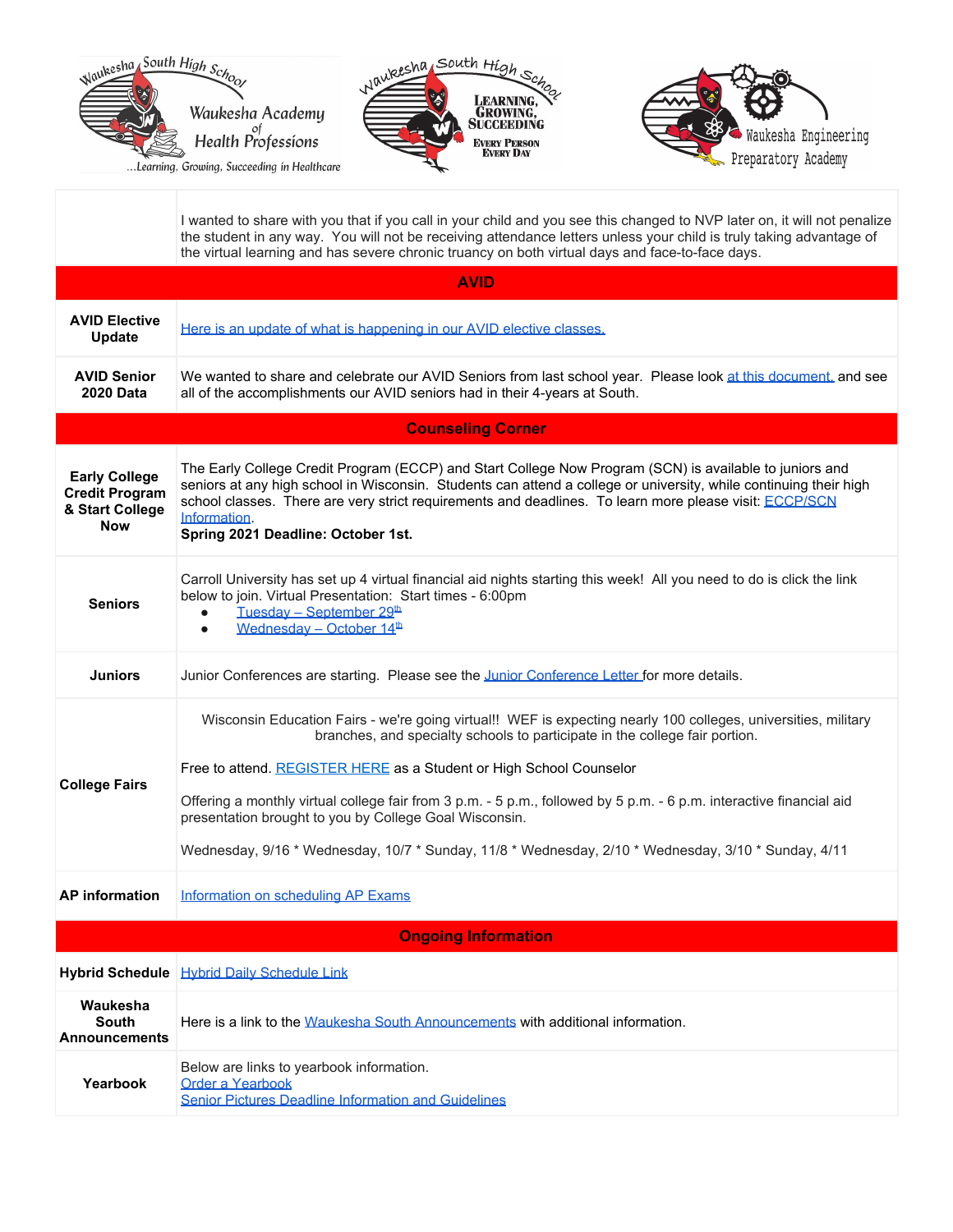

...Learning, Growing, Succeeding in Healthcare





| <b>Free Breakfast</b><br>and Lunch       | I wanted to include this link again in this communication as a reminder about the Free Breakfast and Lunch starting<br>on Tuesday, September 8. Also, as a reminder there is a free breakfast and lunch available at the end of the day<br>for all students that want one for the virtual learning days. The location of this pick-up is outside of Door 1 (new<br>main entrance) and the cafeteria. This is also where students can pick-up breakfast each morning. This is the<br>schedule for the high school. |
|------------------------------------------|-------------------------------------------------------------------------------------------------------------------------------------------------------------------------------------------------------------------------------------------------------------------------------------------------------------------------------------------------------------------------------------------------------------------------------------------------------------------------------------------------------------------|
| <b>Face Masks</b>                        | Thank you for your cooperation with wearing masks. The students have been doing an outstanding job with<br>wearing their masks. We take the mask mandate seriously, and linked here is our district's face mask enforcement<br>process. Please partner with us and remind your child(ren) to correctly wear the facemask the entire school day.                                                                                                                                                                   |
|                                          |                                                                                                                                                                                                                                                                                                                                                                                                                                                                                                                   |
| <b>Monday Virtual</b><br><b>Schedule</b> | Just a reminder that Monday is virtual learning for all students. All teachers will be conducting a livestream check<br>in for all their classes on Monday. Please make sure your child logs into WebEx Team and is ready for their<br>classes according to the Monday schedule. All students will also have to complete their attendance check in since<br>it is a virtual learning day. The directions again for virtual learning attendance is below. Hybrid Daily Schedule<br>Link                            |
| <b>Agendas</b>                           | This week, all students received an agenda. This will serve as a way to organize their assignments and for<br>hallpasses. If your child has not received one, they can see Mrs. D'Angelo in the office or Mrs. Fafalios at the<br>Welcome desk for one. Click here for the communication sent to students.                                                                                                                                                                                                        |
| <b>District Family</b><br>Calendar       | Here is a link to the District Family 2020-2021 Calendar                                                                                                                                                                                                                                                                                                                                                                                                                                                          |

As always, if you have any questions or need something please don't hesitate to reach out to me.

Have a great weekend!

Kevin Kitslaar Principal Waukesha South High School Waukesha Engineering Preparatory Academy Waukesha Academy of Health Professions [kkitslaar@waukesha.k12.wi.us](mailto:kkitslaar@waukesha.k12.wi.us) 262-970-3710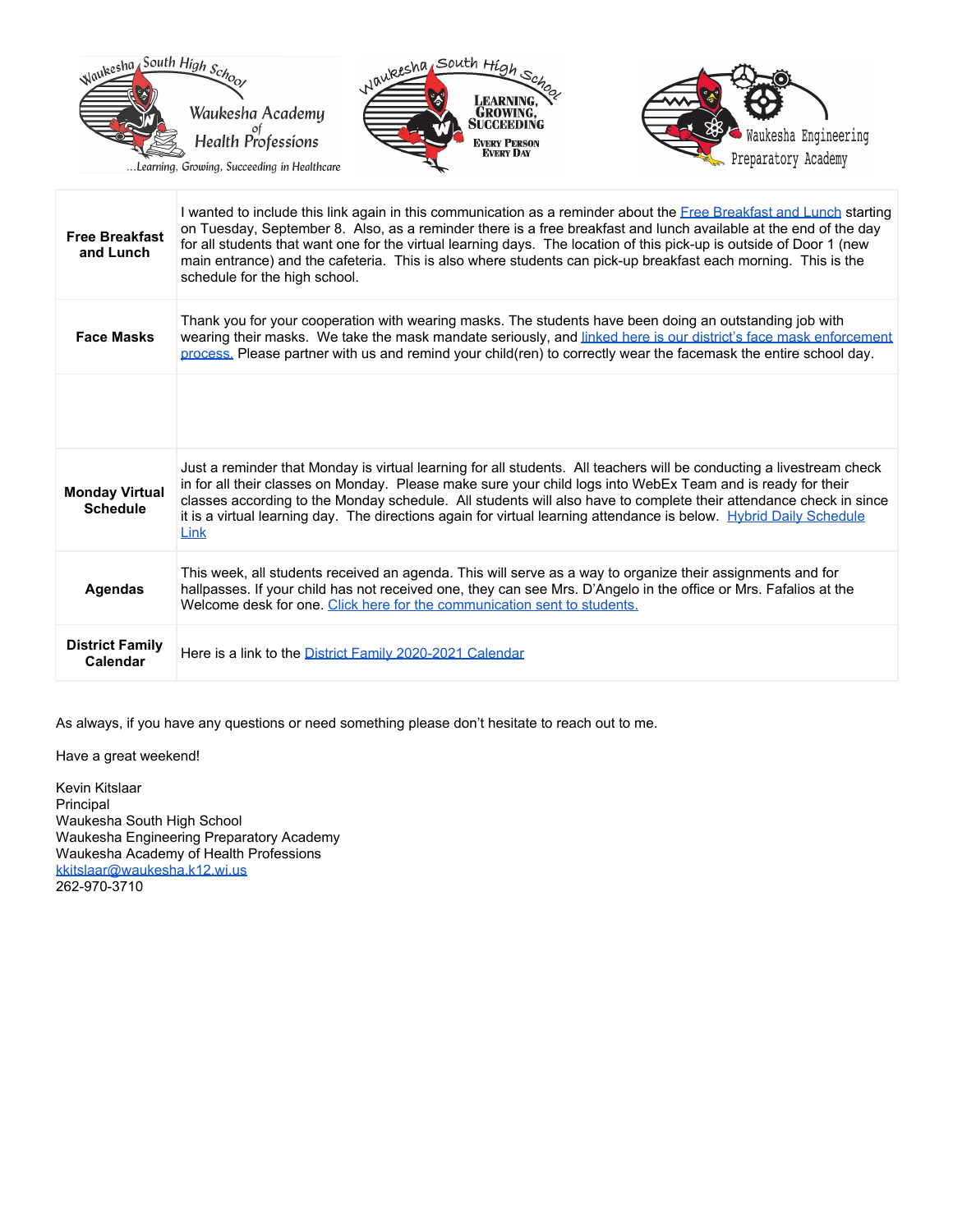





## **Actualizaciones semanales de los Blackshirts de la escuela Waukesha South** 25 de septiembre de 2020

| Aprendiendo, creciendo, creando éxito en cada persona cada día |                                                |                  |                                                |
|----------------------------------------------------------------|------------------------------------------------|------------------|------------------------------------------------|
|                                                                |                                                |                  |                                                |
| Calendario escolar                                             |                                                |                  |                                                |
| Vier., 25 de sep                                               |                                                | Sáb., 3 de oct   |                                                |
| Sáb., 26 de sep                                                |                                                | Dom., 4 de oct   |                                                |
| Dom., 27 de sep                                                |                                                | Lun., 5 de oct   | Aprendizaje virtual para todos los estudiantes |
| Lun., $28$ de sep                                              | Aprendizaje virtual para todos los estudiantes | Mart., 6 de oct  |                                                |
| Mart., 29 de sep                                               |                                                | Miérc., 7 de oct | Dia de tomarse la fotografía escolar           |
| Miérc., 30 de<br>sep                                           |                                                | Juev., 8 de oct  |                                                |
| Juev., 1 de oct                                                |                                                | Vier., 9 de oct  |                                                |
| Vier., 2 de oct                                                |                                                | Sáb., 10 de oct  |                                                |

#### **Calendario atlético/de actividades extra [curriculares](https://goblackshirts.com/) de Waukesha South**

| Actualizaciones y nueva información            |                                                                                                                                                                                                                                                                                                                                                                                                                                                                                                                                                                                                                                                                                                                                                                                                                                                                                                                 |
|------------------------------------------------|-----------------------------------------------------------------------------------------------------------------------------------------------------------------------------------------------------------------------------------------------------------------------------------------------------------------------------------------------------------------------------------------------------------------------------------------------------------------------------------------------------------------------------------------------------------------------------------------------------------------------------------------------------------------------------------------------------------------------------------------------------------------------------------------------------------------------------------------------------------------------------------------------------------------|
| <b>Gracias</b>                                 | ¡Gracias de nuevo por su continuo apoyo! Gracias a todos los estudiantes por su cooperación y por seguir los<br>procedimientos para mantener a los estudiantes y al personal seguros y saludables. Si tiene alguna pregunta o<br>preocupación, por favor comuníquese conmigo a kkitslaar@waukesha.k12.wi.us o 262-970-3710.                                                                                                                                                                                                                                                                                                                                                                                                                                                                                                                                                                                     |
| <b>Conferencias de</b><br>padres y<br>maestros | Este año las conferencias de otoño de padres y maestros serán virtuales. Estaré compartiendo más información<br>sobre cómo podrá reunirse con los maestros de su hijo virtualmente, así como la información de contacto.                                                                                                                                                                                                                                                                                                                                                                                                                                                                                                                                                                                                                                                                                        |
| El baile escolar<br>"Homecoming"               | El baile escolar "Homecoming" ha sido pospuesto debido a las actuales directrices COVID 19 del Departamento<br>de Salud. Queremos continuar asegurando que los estudiantes estén seguros y se mantengan sanos durante la<br>escuela y todos los eventos. Entiendo que esto es una decepción, pero planeamos tener el Baile en la<br>primavera. El consejo estudiantil se reunirá para discutir y planear formas de celebrar el regreso a clases, como<br>días de vestimenta esa semana. Se dará más información durante la semana de "Homecomingl.                                                                                                                                                                                                                                                                                                                                                              |
| <b>Asistencia</b><br>virtual                   | Una actualización de la asistencia virtual: Los estudiantes que tengan una hora de estudio (study hall) virtual, una<br>hora libre, una clase de WCTC, etc. ya no tendrán un botón de "check in". Esto significa que no tendrán que<br>"registrarse" durante esas clases en los días de aprendizaje virtual. Este es un video que se compartió antes,<br>pero quería incluirlo de nuevo. Este video muestra a los estudiantes cómo tomar su propia asistencia en IC en<br>sus días virtuales, Enlace de video - como tomar tu asistencia. Quería compartir con ustedes que si llaman para<br>excusar a su hijo y ven que esto se cambia a NVP más tarde, no penalizará al estudiante de ninguna manera.<br>No recibirán cartas de asistencia a menos que su hijo esté realmente aprovechándose del aprendizaje virtual y<br>esté ausente severamente tanto en los días virtuales como en los días presenciales. |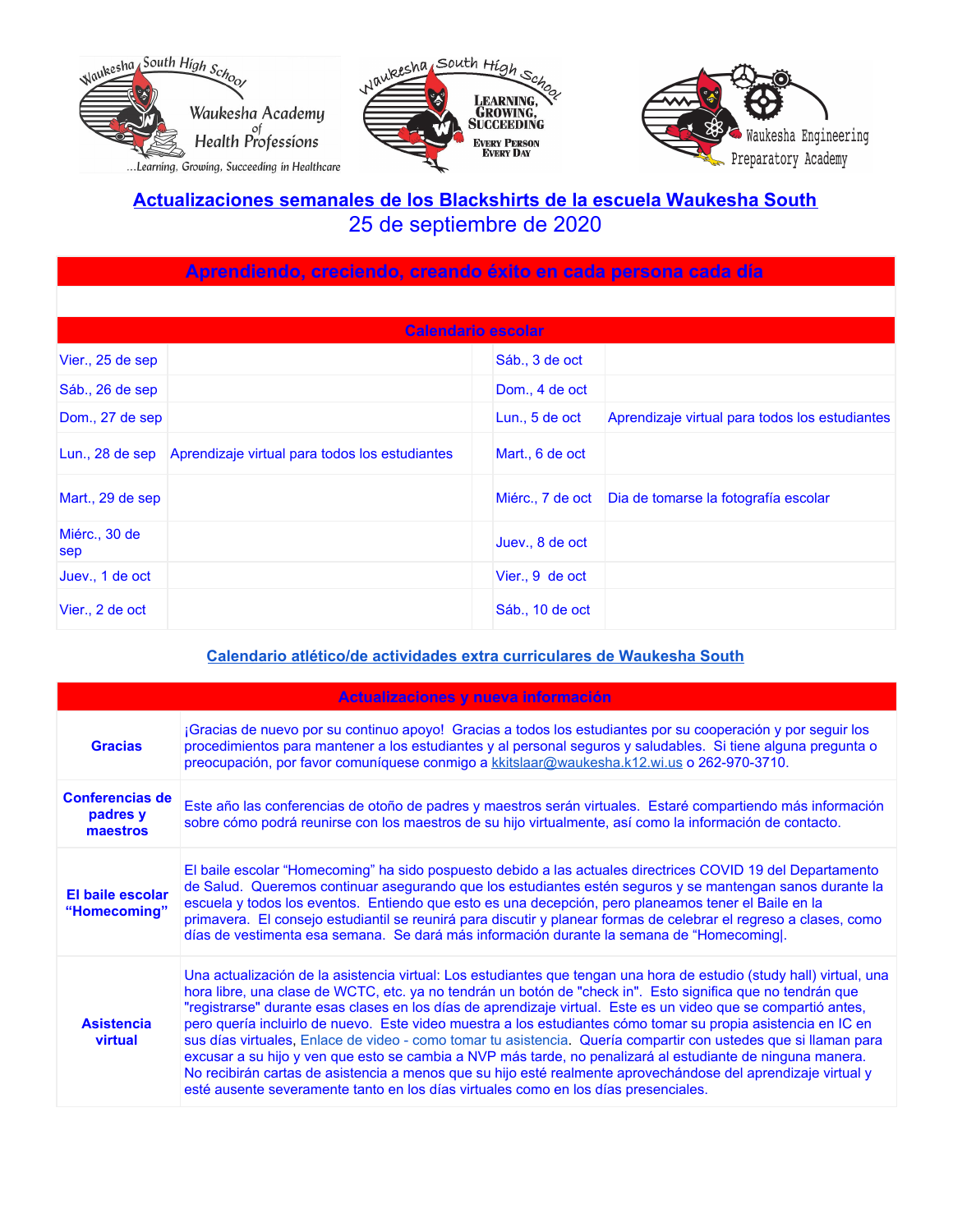

...Learning, Growing, Succeeding in Healthcare





| Código de<br>vestimenta                                                                                                                           | Primero, gracias a todos nuestros estudiantes por asegurarse de que llevan sus máscaras faciales y mantener la<br>distancia social. Queremos recordarles a los estudiantes y a las familias que el Distrito Escolar de Waukesha<br>tiene un código de vestimenta. El área que enseñaremos y reforzaremos a los estudiantes será sobre lo que<br>pueden llevar en la cabeza. Si pudiera recordar a su hijo/hija que los sombreros y capuchas no están permitidos<br>bajo la política del código de vestimenta del distrito, eso ayudaría mucho a crear una asociación con expectativas<br>entre el hogar y la escuela. Gracias.                                                                                                                                                                                                                                                                                                                                                                                                                                                                                                                                                                                                                                                                                                                                                                    |
|---------------------------------------------------------------------------------------------------------------------------------------------------|---------------------------------------------------------------------------------------------------------------------------------------------------------------------------------------------------------------------------------------------------------------------------------------------------------------------------------------------------------------------------------------------------------------------------------------------------------------------------------------------------------------------------------------------------------------------------------------------------------------------------------------------------------------------------------------------------------------------------------------------------------------------------------------------------------------------------------------------------------------------------------------------------------------------------------------------------------------------------------------------------------------------------------------------------------------------------------------------------------------------------------------------------------------------------------------------------------------------------------------------------------------------------------------------------------------------------------------------------------------------------------------------------|
|                                                                                                                                                   | <b>AVID</b>                                                                                                                                                                                                                                                                                                                                                                                                                                                                                                                                                                                                                                                                                                                                                                                                                                                                                                                                                                                                                                                                                                                                                                                                                                                                                                                                                                                       |
| ¿Qué es AVID?                                                                                                                                     | AVID es un sistema que se centra en la instrucción, el liderazgo, la cultura, los sistemas. AVID significa Avance a<br>Vía la Determinación Individual. El objetivo de una escuela AVID es fomentar una cultura segura y abierta, crear<br>y mantener altas expectativas para los maestros y estudiantes, y construir la colaboración en todos los salones. A<br>través de prácticas de instrucción basadas en la investigación, los maestros crecen profesionalmente usando<br>estrategias AVID en su salón de clases, y los estudiantes construyen participación y responsabilidad con su<br>propio aprendizaje a través de estas estrategias. La declaración de la misión de AVID es "cerrar la brecha de<br>oportunidades preparando a todos los estudiantes para la preparación y el éxito en la universidad en una<br>sociedad global". Las prácticas de AVID se ven en toda la escuela, donde nos centramos en la construcción de<br>habilidades de preparación para la universidad a través de WICOR (escritura, investigación, colaboración,<br>organización y lectura). También tenemos clases AVID electivas durante el día escolar, donde los estudiantes<br>desarrollan las habilidades de WICOR así como trabajan para aplicar y ser admitidos a una universidad de 2 o 4<br>años. Aquí hay un documento de una página que también comparte lo que "AVID es" y lo que "AVID no es". |
| Datos de los<br>estudiantes del<br>12º grado de<br>AVID del 2020                                                                                  | Queremos compartir y celebrar a nuestros estudiantes del 12º grado de AVID del año pasado. Por favor revisen<br>este documento, y vean todos los logros que nuestros estudiantes de AVID tuvieron en sus 4 años en South.                                                                                                                                                                                                                                                                                                                                                                                                                                                                                                                                                                                                                                                                                                                                                                                                                                                                                                                                                                                                                                                                                                                                                                         |
|                                                                                                                                                   | Departamento de consejería                                                                                                                                                                                                                                                                                                                                                                                                                                                                                                                                                                                                                                                                                                                                                                                                                                                                                                                                                                                                                                                                                                                                                                                                                                                                                                                                                                        |
| <b>Programas de</b><br><b>Créditos</b><br><b>Universitarios</b><br><b>Tempranos y</b><br><b>Comienza la</b><br><b>Universidad</b><br><b>Ahora</b> | El programa de Créditos Universitarios Tempranos (Early College Credit Program, ECCP) y comienza la<br>Universidad Ahora (Start College Now Program, SCN) está disponible a estudiantes de 11º y 12º grado en<br>cualquier escuela preparatoria de Wisconsin. Los estudiantes pueden asistir a un colegio o universidad mientras<br>continúan tomando sus clases de la escuela preparatoria. Hay requisitos y plazos muy estrictos. Para obtener<br>más información, visite: Información de ECCP/SCN.<br>Fecha vigente para la primavera 2021 Deadline: 1º de octubre                                                                                                                                                                                                                                                                                                                                                                                                                                                                                                                                                                                                                                                                                                                                                                                                                             |
| <b>Estudiantes del</b><br>12 <sup>°</sup> grado                                                                                                   | ¡La universidad de Carroll ha programado 4 noches de ayuda financiera comenzando esta semana! Lo único que<br>necesita es presionar el siguiente enlace. Las presentaciones virtuales comienzan el 6:00 pm<br>Lunes, 21 de septiembre<br>Miércoles, 23 de septiembre<br>Martes, 29 de septiembre<br>$\bullet$<br>Miércoles, 14 de octubre                                                                                                                                                                                                                                                                                                                                                                                                                                                                                                                                                                                                                                                                                                                                                                                                                                                                                                                                                                                                                                                         |
| <b>Estudiantes de</b><br>11º grado                                                                                                                | Las conferencias de estudiantes de 11º grado están por comenzar. Por favor revise la carta de conferencias para<br>más detalles.                                                                                                                                                                                                                                                                                                                                                                                                                                                                                                                                                                                                                                                                                                                                                                                                                                                                                                                                                                                                                                                                                                                                                                                                                                                                  |
|                                                                                                                                                   | ¡Este año, las ferias de educación de Wisconsin (Wisconsin Education Fairs, WEF) serán virtuales! WEF espera<br>la participación de casi 100 colegios, universidades, ramas del ejército y escuelas especializadas.                                                                                                                                                                                                                                                                                                                                                                                                                                                                                                                                                                                                                                                                                                                                                                                                                                                                                                                                                                                                                                                                                                                                                                               |
| <b>Ferias</b>                                                                                                                                     | Es gratis asistir. Registrense aquí como estudiante o consejero escolar.                                                                                                                                                                                                                                                                                                                                                                                                                                                                                                                                                                                                                                                                                                                                                                                                                                                                                                                                                                                                                                                                                                                                                                                                                                                                                                                          |
| universitarias                                                                                                                                    | También se ofrecerán ferias universitarias virtuales de 3 - 5 pm seguida por una presentación interactiva de<br>ayuda financiera de 5 - 6 pm, presentada por College Goal Wisconsin.                                                                                                                                                                                                                                                                                                                                                                                                                                                                                                                                                                                                                                                                                                                                                                                                                                                                                                                                                                                                                                                                                                                                                                                                              |
|                                                                                                                                                   | El miércoles 9/16, 10/7, el domingo 11/8, el miércoles 2/10, 3/10 y el domingo 4/11                                                                                                                                                                                                                                                                                                                                                                                                                                                                                                                                                                                                                                                                                                                                                                                                                                                                                                                                                                                                                                                                                                                                                                                                                                                                                                               |